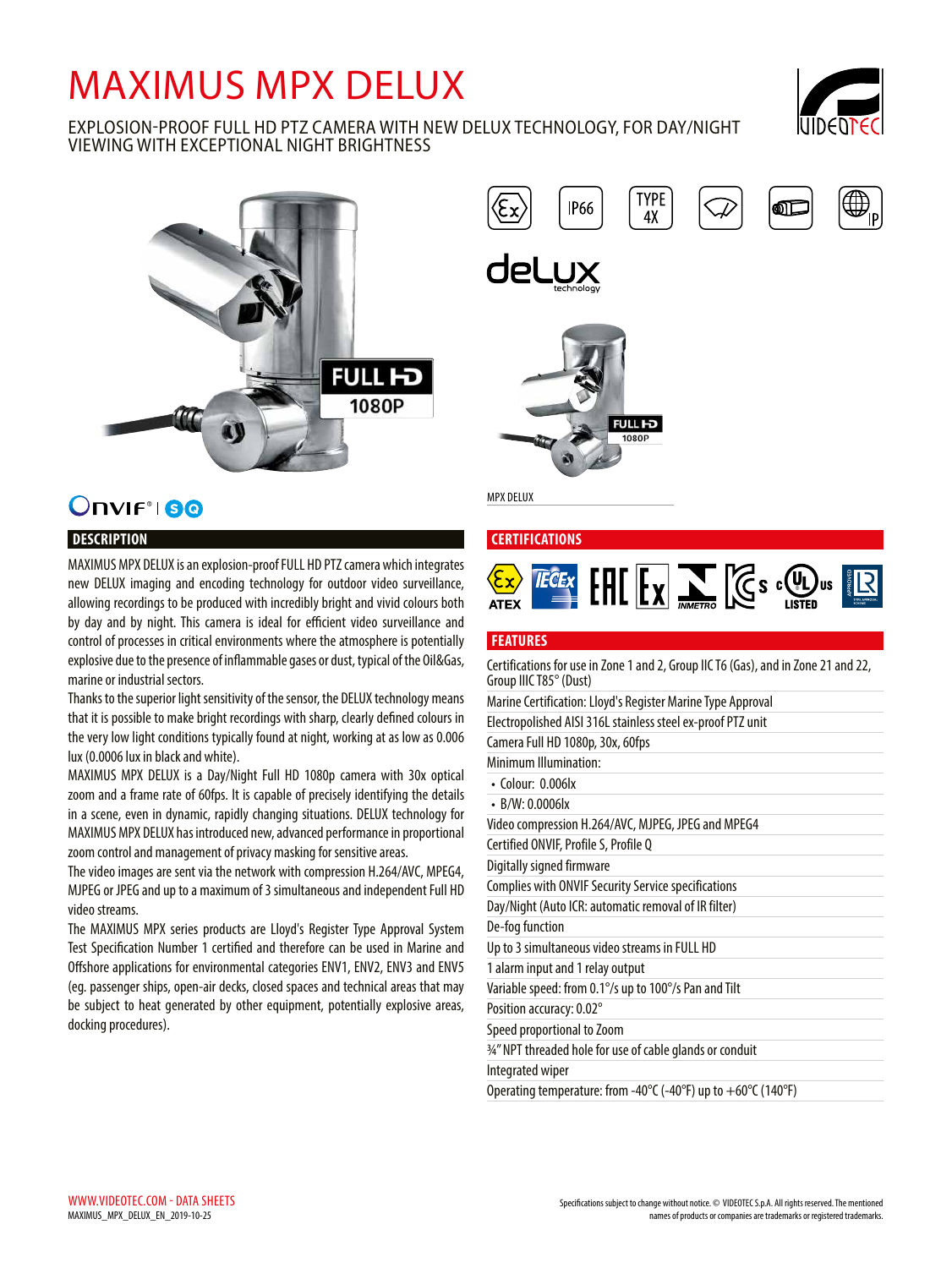#### **TECHNICAL DATA**

#### **GENERAL**

| AISI 316L stainless steel construction           |  |
|--------------------------------------------------|--|
| Passivated and electropolished external surfaces |  |
| Dynamic positioning control system               |  |

#### **MECHANICAL**

| 1 hole 3/4" NPT for cable gland                                     |
|---------------------------------------------------------------------|
| Zero backlash                                                       |
| Horizontal rotation: 360°, continuous rotation                      |
| Vertical rotation: from -90 $^{\circ}$ up to $+90^{\circ}$          |
| Horizontal speed (variable): from 0.1% up to 100%                   |
| Tilt speed (variable): from 0.1 $\degree$ /s up to 100 $\degree$ /s |
| Accuracy of preset positions: 0.02°                                 |
| 12mm (0.47in) thick tempered glass window                           |
| Integrated wiper                                                    |
| Unit weight: 27kg (60lb)                                            |

## **ELECTRICAL**

Supply voltage/Current consumption

- 230Vac, 0.5A, 50/60Hz
- 24Vac, 5A, 50/60Hz
- 120Vac, 1A, 50/60Hz
- Power consumption:
	- 120W max

#### **NETWORK**

Ethernet connection: 100 Base-TX Connector: RJ45

#### **CYBERSECURITY**

| Digitally signed firmware                                  |  |
|------------------------------------------------------------|--|
| Password restricted access (HTTP digest)                   |  |
| Support of various user access levels                      |  |
| Control of accesses IEEE 802.1X                            |  |
| HTTPS cryptography using TLS1.0, TLS1.1, TLS1.2 and TLS1.3 |  |
| Centralised certificate management                         |  |
| Complies with ONVIF Security Service specifications        |  |

#### **VIDEO**

Video encoder

- Communication protocol: ONVIF, Profile S and Profile Q
- Device configuration: TCP/IPv4-IPv6, UDP/IPv4-IPv6, HTTP, HTTPS, NTP, DHCP, WS-DISCOVERY, DSCP, IGMP (Multicast), SOAP, DNS
- Streaming: RTSP, RTCP, RTP/IPv4-IPv6, HTTP, Multicast
- Video compression: H.264/AVC, MJPEG, JPEG, MPEG4
- 3 independent video streams Full HD
- Image resolution: from 320x180pixel up to 1920x1080pixel in 6 steps
- Selectable frame rate from 1 to 60 images per second (fps)
- Web Server
- Directional OSD (maximum 4 settable areas)
- Motion Detection
- QoS: Differentiated DSCPs for streaming and device management

# **I/O INTERFACE**

- I/O alarm board
	- Alarm inputs: 1
	- Relay outputs: 1 (1A, 30Vac/60Vdc max)

#### **CAMERAS**

| Day/Night Full HD 30x DeLux                                                                    |
|------------------------------------------------------------------------------------------------|
| Resolution: Full HD 1080p (1920x1080pixel)                                                     |
| Image Device: 1/2.8" Exmor™ R CMOS sensor                                                      |
| Effective Pixels: approx. 2.38 Megapixels                                                      |
| Minimum Illumination:                                                                          |
| · Colour: 0.006lx (F1.6, 30 IRE)                                                               |
| · B/W: 0.0006lx (F1.6, 30 IRE)                                                                 |
| Focal length: from 4.5mm (wide) up to 135mm (tele)                                             |
| Zoom: 30x (480x with digital zoom)                                                             |
| Iris: from F1.6 up to F9.6,10 steps (Auto, Manual)                                             |
| Horizontal Viewing Angle: from 61.6° (wide end) up to 2.50° (tele end)                         |
| Vertical Viewing Angle: from 37.07° (wide end) up to 1.44° (tele end)                          |
| Shutter speed: from 1/1s up to 1/10000s (Auto, Manual)                                         |
| White balance: Auto, Manual                                                                    |
| Gain: from OdB up to 36dB (Auto, Manual)                                                       |
| Wide Dynamic Range: 120dB                                                                      |
| Focus System: Auto, Manual, Trigger                                                            |
| Picture Effects: E-flip, Color enhancement                                                     |
| Noise removal: 2D, 3D                                                                          |
| Exposure Control: Auto, Manual, Priority (Iris Priority, Shutter Priority), Brightness, Custom |
| De-fog: On/Off                                                                                 |
| Privacy zones masking (maximum 8 settable masks)                                               |

#### **ENVIRONMENT**

For indoors and outdoors installation

Operating temperature: from -40°C (-40°F) up to +60°C (140°F) Wind resistance

- 
- PTZ static: 230km/h (143mph) max.
- PTZ operational at the maximum speed: 210km/h (130.5mph) max.

Relative humidity: from 10% up to 95% (no condensation)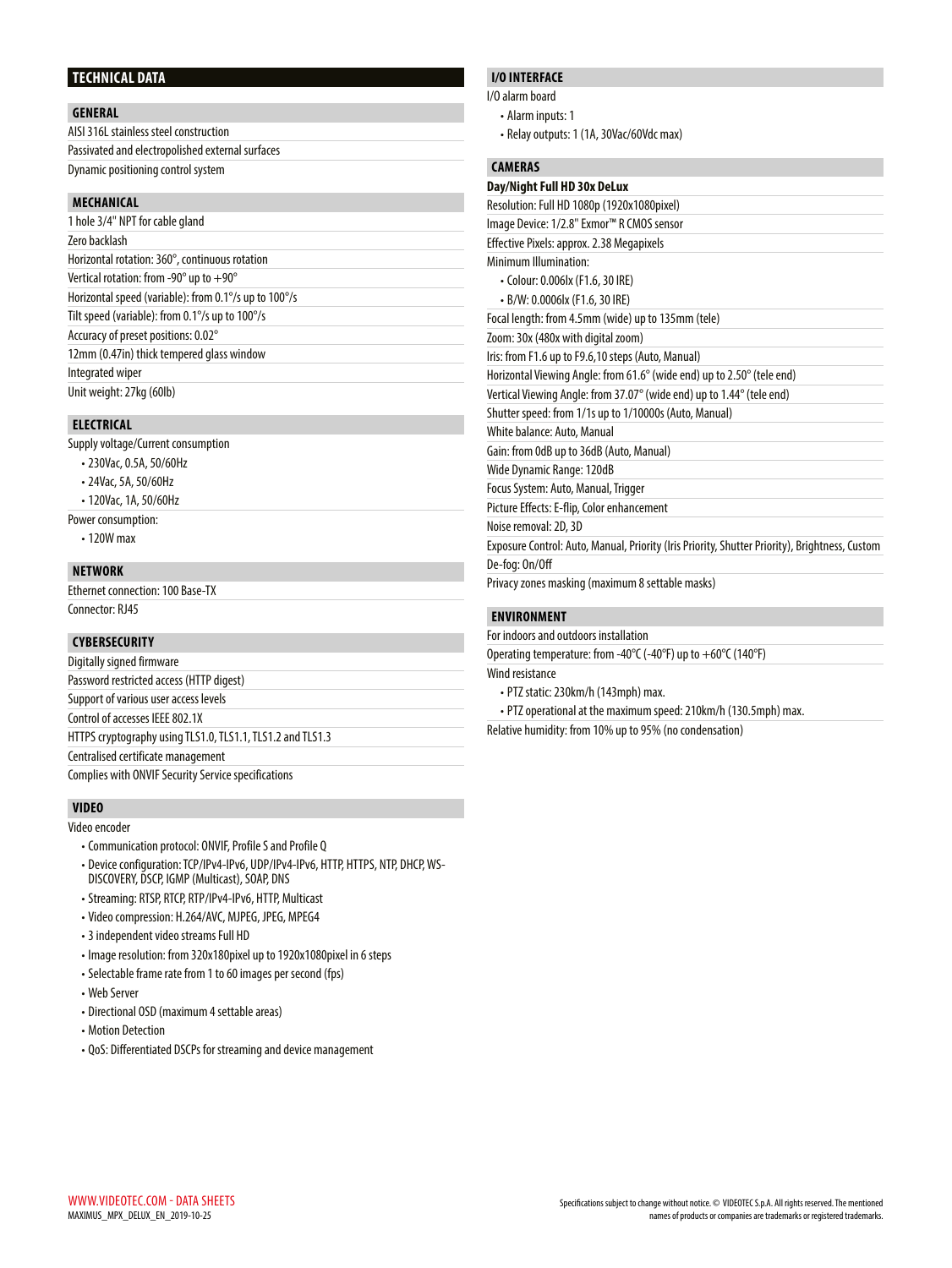| <b>CERTIFICATIONS</b>        |                                                                                                                                                     |
|------------------------------|-----------------------------------------------------------------------------------------------------------------------------------------------------|
|                              | Electrical safety (CE): EN60950-1, IEC60950-1                                                                                                       |
| 4, EN55032 (Class A)         | Electromagnetic compatibility (CE): EN61000-6-4, EN61000-3-2, EN61000-3-3, EN50130-                                                                 |
| RoHS (CE): EN50581           |                                                                                                                                                     |
|                              | Outdoor installation (CE): EN60950-22, ICE60950-22                                                                                                  |
|                              | IP protection degree (EN/IEC60529): IP66                                                                                                            |
|                              | Vibration test: EN50130-5, EN60068-2-6                                                                                                              |
| version)                     | UL certification (UL60950-1, CAN/CSA C22.2 No. 60950-1-07): cULus Listed (only for 24Vac                                                            |
|                              | Electromagnetic compatibility (North America): FCC part 15 (Class A), ICES-003 (Class A)                                                            |
|                              | Level of protection Type (UL50E): 4X (only for 24Vac version)                                                                                       |
| the code: MPXHD21VW0Z00B)    | BIS certification: IS 13252(PART 1):2010/ IEC 60950-1 : 2005 (certification only valid for                                                          |
|                              | <b>CERTIFICATIONS - EXPLOSION-PROOF APPLICATIONS</b>                                                                                                |
|                              | ATEX (EN 60079-0+A11, EN 60079-1, EN 60079-31)                                                                                                      |
|                              | IECEx (IEC 60079-0, IEC 60079-1, IEC 60079-31)                                                                                                      |
| EAC EX (TR CU 012/2011)      |                                                                                                                                                     |
|                              | INMETRO (ABNT NBR IEC 60079-0, ABNT NBR IEC 60079-1, ABNT NBR IEC 60079-31)                                                                         |
|                              | UL listed for USA (UL 60079-0, UL 60079-1, UL 60079-31), only for 24Vac version                                                                     |
|                              | UL listed for Canada (CAN/CSA-C22.2 No. 60079-0, CAN/CSA-C22.2 NO. 60079-1, CAN/<br>CSA-C22.2 NO. 60079-31), only for 24Vac version                 |
|                              | KCs (Employment and labor department 2016-54)                                                                                                       |
|                              | For further details on certifications and markings, consult the relevant table.                                                                     |
|                              | <b>CERTIFICATIONS - MARINE APPLICATIONS</b>                                                                                                         |
|                              | Lloyd's Register Marine Type Approval certification (the 24Vac versions require a filter                                                            |
| accessory FM1010):           |                                                                                                                                                     |
|                              | • Test Specification Number 1 (ENV1, ENV2, ENV3, ENV5)                                                                                              |
|                              | Electromagnetic compatibility: EN60945                                                                                                              |
|                              | Salty fog resistance: EN60068-2-52                                                                                                                  |
|                              | Tested at 70°C (158°F) for 16 hours in compliance with EN60068-2-2                                                                                  |
| <b>BRACKETS AND ADAPTORS</b> |                                                                                                                                                     |
| MPXWBA                       | AISI 316L stainless steel wall bracket                                                                                                              |
| <b>MPXCW</b>                 | AISI 316L stainless steel corner adapter module                                                                                                     |
| MPXCOL                       | AISI 316L stainless steel pole adapter module                                                                                                       |
| <b>MPXWBTA</b>               | AISI 316L stainless steel parapet or ceiling mounting bracket                                                                                       |
| <b>ACCESSORIES</b>           |                                                                                                                                                     |
| WASEX2T4AT                   | Tank 10I (2.6gal) with integrated manual pump controlled by ATEX<br>certified solenoid valve, delivery head up to 20m (66ft) max, IN<br>24Vac/Vdc   |
| WASEX2T4GOR                  | Tank 10I (2.6gal) with integrated manual pump controlled by EAC<br>EX certified solenoid valve, delivery head up to 20m (66ft) max, IN<br>24Vac/Vdc |
| WASEX2T4IN                   | Tank 10 (2.6gal) with integrated manual pump controlled by<br>INMETRO certified solenoid valve, delivery head up to 20m (66ft)<br>max, IN 24Vac/Vdc |

| MBX1MAA       | Explosion-proof communication box in stainless steel, IN 230Vac,<br>with EMC filter for marine certification                                                                               |
|---------------|--------------------------------------------------------------------------------------------------------------------------------------------------------------------------------------------|
| MBX2MAA       | Explosion-proof communication box in stainless steel, IN 24Vac, with<br><b>EMC filter for marine certification</b>                                                                         |
| MBX3MAA       | Explosion-proof communication box in stainless steel, IN 120Vac,<br>with EMC filter for marine certification                                                                               |
| MBA1S5A       | Explosion-proof communication box in aluminium, IN 230Vac                                                                                                                                  |
| MBA2S5A       | Explosion-proof communication box in aluminium, IN 24Vac                                                                                                                                   |
| MBA3S5A       | Explosion-proof communication box in aluminium, IN 120Vac                                                                                                                                  |
| OCTEX3/4C     | Cable gland in nickel-plated brass with gasket EX 3/4" NPT,<br>unarmoured cable IECEX-ATEX-EAC Ex                                                                                          |
| OCTEXA3/4C    | Cable gland in nickel-plated brass with gasket EX 3/4" NPT,<br>armoured cable IECEX-ATEX-EAC Ex                                                                                            |
| OCTEXB3/4C    | Barrier cable gland in nickel-plated brass 3/4" NPT, unarmoured<br>cable IECEX-ATEX-EAC Ex                                                                                                 |
| OCTEXB3/4P    | Barrier cable gland in nickel-plated brass EX 3/4" NPT, unarmoured<br>cable IECEX-ATEX-EAC Ex                                                                                              |
| OCTEXBA3/4C   | Barrier cable gland in nickel-plated brass 3/4" NPT, armoured cable<br><b>IECEX-ATEX-EAC Ex</b>                                                                                            |
| OCTEXBA3/4P   | Barrier cable gland in nickel-plated brass EX 3/4" NPT, armoured<br>cable IECEX-ATEX-EAC Ex                                                                                                |
| OCTEX3/4      | Cable gland in nickel-plated brass with gasket EX 3/4" NPT,<br>unarmoured cable ATEX                                                                                                       |
| OCTEXA3/4     | Cable gland in nickel-plated brass with gasket EX 3/4" NPT,<br>armoured cable ATEX                                                                                                         |
| OCTEXB1/2C    | Barrier cable gland in nickel-plated brass EX 1/2" NPT, unarmoured<br>cable IECEX-ATEX-EAC Ex                                                                                              |
| OCTEXB1/2P    | Barrier cable gland in nickel-plated brass EX 1/2" NPT, unarmoured<br>cable IECEX-ATEX-EAC Ex                                                                                              |
| OCTEXBA1/2P   | Barrier cable gland in nickel-plated brass EX 1/2" NPT, armoured<br>cable IECEX-ATEX-EAC Ex                                                                                                |
| OCTEX1/2C     | Cable gland in nickel-plated brass EX 1/2" NPT, unarmoured cable<br>IFCFX-ATFX-FAC Fx                                                                                                      |
| OCTEXS1/2C    | Cable gland in nickel-plated brass EX 1/2" NPT, unarmoured cable<br><b>IECEX-ATEX-EAC Ex</b>                                                                                               |
| OCTEXA1/2C    | Cable gland in nickel-plated brass EX 1/2" NPT armoured cable<br><b>IECEX-ATEX-EAC Ex</b>                                                                                                  |
| OCTEX1/2-3/4P | Cable glands reduction in nickel-plated brass Ex 3/4" - 1/2" NPT<br><b>IFCFX-ATFX-FACFx</b>                                                                                                |
| OCTEX1/2-3/4P | Cable glands reduction in nickel-plated brass Ex 3/4" - 1/2" NPT<br>IECEX-ATEX-EAC Ex                                                                                                      |
| OCTEXP3/4C    | Conduit cable gland nickel-plated brass 3/4" NPT IECEX-ATEX- c CSA<br>us - EAC Ex (operating temperature: from -60°C (-76°F) up to +80°C<br>$(+176°F))$                                    |
| OCABLMPXARM4  | Cabling for MPX/MPXHD, 4m (13ft) (armoured cable and barrier<br>cable gland): 1 Ethernet cable, 3 power supply wires, 1 coaxial video<br>cable, 7 wires for alarms, relay and telemetry    |
| OCABLMPXARM10 | Cabling for MPX/MPXHD, 10m (32.8ft) (armoured cable and barrier<br>cable gland): 1 Ethernet cable, 3 power supply wires, 1 coaxial video<br>cable, 7 wires for alarms, relay and telemetry |
| <b>FM1010</b> | <b>EMC filter for Marine certification</b>                                                                                                                                                 |
|               | For further details about cable glands part numbers, please refer to the relevant table.                                                                                                   |

### **PACKAGE**

| Model Number<br>Weight |               | Dimensions (WxHxL)      | Master carton |  |  |  |
|------------------------|---------------|-------------------------|---------------|--|--|--|
| MPXHD11VW0Z00B         | 30.4kg (67lb) | 54x31x49cm (21x12x19in) | -             |  |  |  |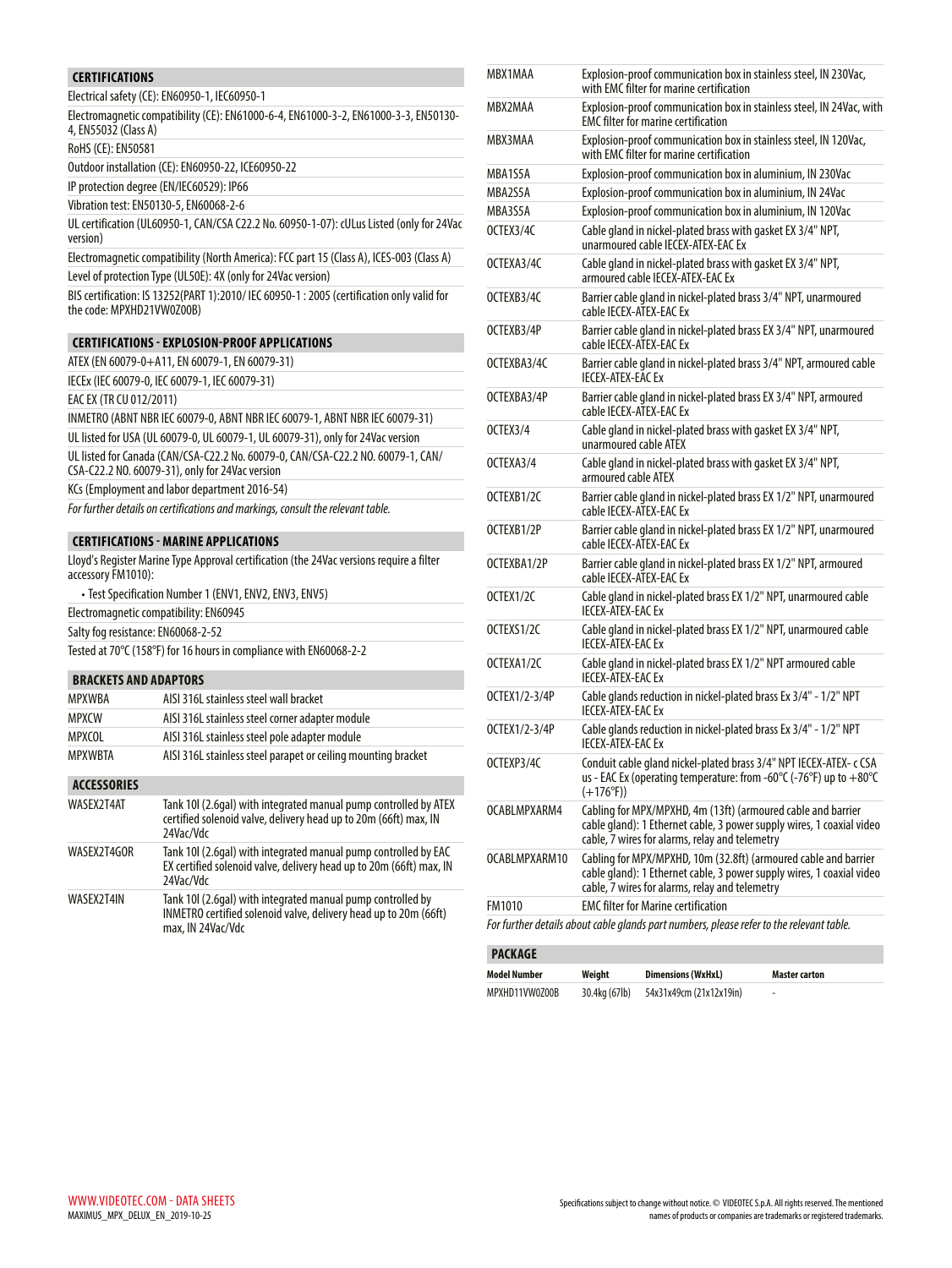| SELECTION DIAGRAM FOR CABLE GLANDS AND ACCESSORIES 1/2" NPT |                          |                                                                       |                          |                     |                                        |                               |  |  |  |
|-------------------------------------------------------------|--------------------------|-----------------------------------------------------------------------|--------------------------|---------------------|----------------------------------------|-------------------------------|--|--|--|
| <b>Type</b>                                                 | <b>Certification</b>     | <b>Operating temperature</b>                                          | Cable                    | <b>Model Number</b> | Diameter of the<br>external cable      | Under armor cable<br>diameter |  |  |  |
| Barrier cable gland                                         | <b>IECEX/ATEX/EAC Ex</b> | $-60^{\circ}$ C / $+80^{\circ}$ C<br>$(-76^{\circ}F/ + 176^{\circ}F)$ | Unarmoured cable         | OCTEXB1/2C          | $3.0 - 8.0$ mm $(0.12 - 0.31$ in       |                               |  |  |  |
|                                                             |                          | -60°C (-76°F) /<br>$+135^{\circ}$ C (275°F)                           | Unarmoured cable         | OCTEXB1/2P          | $12.5 - 14.0$ mm<br>$(0.5 - 0.55)$ in) |                               |  |  |  |
|                                                             |                          |                                                                       | Armoured cable           | OCTEXBA1/2P         | $15.5 - 21.1$ mm<br>$(0.61 - 0.83)$ in |                               |  |  |  |
| Cable gland with gasket                                     | <b>IECEX/ATEX/EAC Ex</b> | $-60^{\circ}$ C / $+100^{\circ}$ C                                    | Unarmoured cable         | OCTEX1/2C           | $3.2 - 8.0$ mm $(0.12 - 0.31$ in       | -                             |  |  |  |
|                                                             |                          | $(-76^{\circ}F / +212^{\circ}F)$                                      | Unarmoured cable         | OCTEXS1/2C          | $6.5 - 11.9$ mm<br>$(0.26 - 0.47)$ in) |                               |  |  |  |
|                                                             |                          |                                                                       | Armoured cable           | OCTEXA1/2C          | $12.5 - 20.5$ mm<br>$(0.49 - 0.8)$ in) | $10 - 14.3$ mm (0.4 - 0.56in) |  |  |  |
| Plug EX 1/2"NPT                                             | <b>IECEX/ATEX/EAC Ex</b> | $-100^{\circ}$ C (-148°F) /<br>$+400^{\circ}$ C (752°F)               | $\overline{\phantom{0}}$ | OEXPLUG1/2P         | -                                      |                               |  |  |  |

| SELECTION DIAGRAM FOR CABLE GLANDS AND ACCESSORIES 3/4" NPT |                                         |                                                                        |                          |                                |                                     |                                        |  |  |  |
|-------------------------------------------------------------|-----------------------------------------|------------------------------------------------------------------------|--------------------------|--------------------------------|-------------------------------------|----------------------------------------|--|--|--|
| <b>Type</b>                                                 | <b>Certification</b>                    | Cable<br><b>Model Number</b><br><b>Operating temperature</b>           |                          | Diameter of the external cable | Under armor cable<br>diameter       |                                        |  |  |  |
| Barrier cable gland                                         | <b>IECEX/ATEX/EAC Ex</b>                | -60°C / +80°C                                                          | Unarmoured cable         | OCTEXB3/4C                     | 13.0 - 20.2mm (0.51-0.79in)         | $\qquad \qquad -$                      |  |  |  |
|                                                             |                                         | $(-76^{\circ}F / +176^{\circ}F)$                                       | Armoured cable           | OCTEXBA3/4C                    | $16.9 - 26.0$ mm (0.66-1.02in)      | $\overline{\phantom{m}}$               |  |  |  |
|                                                             |                                         | -60°C (-76°F) /                                                        | Unarmoured cable         | OCTEXB3/4P                     | $17.8 - 20.0$ mm (0.70-0.79in)      | $\qquad \qquad -$                      |  |  |  |
|                                                             |                                         | +135°C (275°F)                                                         | Armoured cable           | OCTEXBA3/4P                    | $16.8 - 23.9$ mm (0.66-0.94in)      | $\qquad \qquad -$                      |  |  |  |
| Cable gland with gasket                                     | <b>IECEX/ATEX/EAC Ex</b>                | $-60^{\circ}$ C / $+100^{\circ}$ C<br>$(-76^{\circ}F / +212^{\circ}F)$ | Unarmoured cable         | OCTEX3/4C                      | 13.0 - 20.2mm (0.51-0.79in)         | $\overline{\phantom{0}}$               |  |  |  |
|                                                             |                                         | -60°C / +80°C<br>$(-76°F/ + 176°F)$                                    | Armoured cable           | OCTEXA3/4C                     | $16.9 - 26.0$ mm $(0.66 - 1.02$ in) | $11.1 - 19.7$ mm<br>$(0.44 - 0.78$ in) |  |  |  |
|                                                             | ATEX                                    | $-40^{\circ}$ C / $+100^{\circ}$ C                                     | Unarmoured cable         | OCTEX3/4                       | 14.0 - 17.0mm (0.55-0.67in)         | $\qquad \qquad -$                      |  |  |  |
|                                                             |                                         | $(-40^{\circ}F / +212^{\circ}F)$                                       | Armoured cable           | OCTEXA3/4                      | 18.0 - 23.0mm (0.71-0.91in)         | 14 - 17mm (0.55 - 0.67in)              |  |  |  |
| Plug EX 3/4"NPT                                             | <b>IECEX/ATEX/EAC Ex</b>                | $-100^{\circ}$ C ( $-148^{\circ}$ F) /<br>$+400^{\circ}$ C (752°F)     | $\qquad \qquad -$        | OEXPLUG3/4P                    | -                                   | $\qquad \qquad -$                      |  |  |  |
| Conduit sealing fitting                                     | <b>IECEX-ATEX- c CSA</b><br>us - EAC Ex | $-60^{\circ}$ C / $+80^{\circ}$ C<br>$(-76^{\circ}F / +176^{\circ}F)$  | $\overline{\phantom{0}}$ | OCTEXP3/4C                     | $\overline{\phantom{0}}$            | $\overline{\phantom{0}}$               |  |  |  |
| Reduction 3/4"<br>NPT x 1/2" NPT                            | <b>IECEX/ATEX/EAC Ex</b>                | $-100^{\circ}$ C (-148°F) /<br>+400°C (752°F)                          |                          | OCTEX1/2-3/4P                  | $\overline{\phantom{0}}$            |                                        |  |  |  |

| <b>MAXIMUS MPX DELUX - CERTIFICATIONS AND MARKINGS</b> |                                                                                                                                                      |
|--------------------------------------------------------|------------------------------------------------------------------------------------------------------------------------------------------------------|
| <b>Certification</b>                                   | <b>Marking</b>                                                                                                                                       |
| <b>ATEX</b>                                            | $\circledcirc$ II 2G Ex db IIC T6 Gb Ta -40°C to +60°C<br>$\otimes$ II 2D Ex tb IIIC T85°C Db Ta -40°C to +60°C<br><b>IP66</b>                       |
| <b>IECEX</b>                                           | Ex db IIC T6 Gb Ta -40 $^{\circ}$ C to +60 $^{\circ}$ C<br>Ex tb IIIC T85°C Db Ta -40°C to $+60^{\circ}$ C<br><b>IP66</b>                            |
| <b>EACEX</b>                                           | Ex II 2G Ex db IIC T6 Gb Ta -40°C to $+60^{\circ}$ C<br>Ex II 2D Ex tb IIIC T85°C Db Ta -40°C to $+60^{\circ}$ C<br><b>IP66</b>                      |
| <b>INMETRO</b>                                         | Ex db IIC T6 Gb -40°C $\leq$ Ta $\leq$ +60°C<br>Ex tb IIIC T85°C Db -40°C $\leq$ Ta $\leq$ +60°C<br><b>IP66</b>                                      |
| KCs                                                    | Ex d IIC T6<br>Ex tb IIIC T85°C<br>$-40^{\circ}$ C $<$ Ta $< +60^{\circ}$ C                                                                          |
| UL listed for USA (only 24Vac)                         | Class I Zone 1 AEx db IIC T6<br>Zone 21 AEx tb IIIC T85°C<br>Class I, Division 2, Group A, B, C and D, T6<br>Class II, Division 2, Group F and G, T6 |
| UL listed for Canada (only 24Vac)                      | Ex db IIC T6 Gb<br>Ex tb IIIC T85°C Db<br>Class I, Division 2, Group A, B, C and D, T6<br>Class II, Division 2, Group F and G, T6                    |